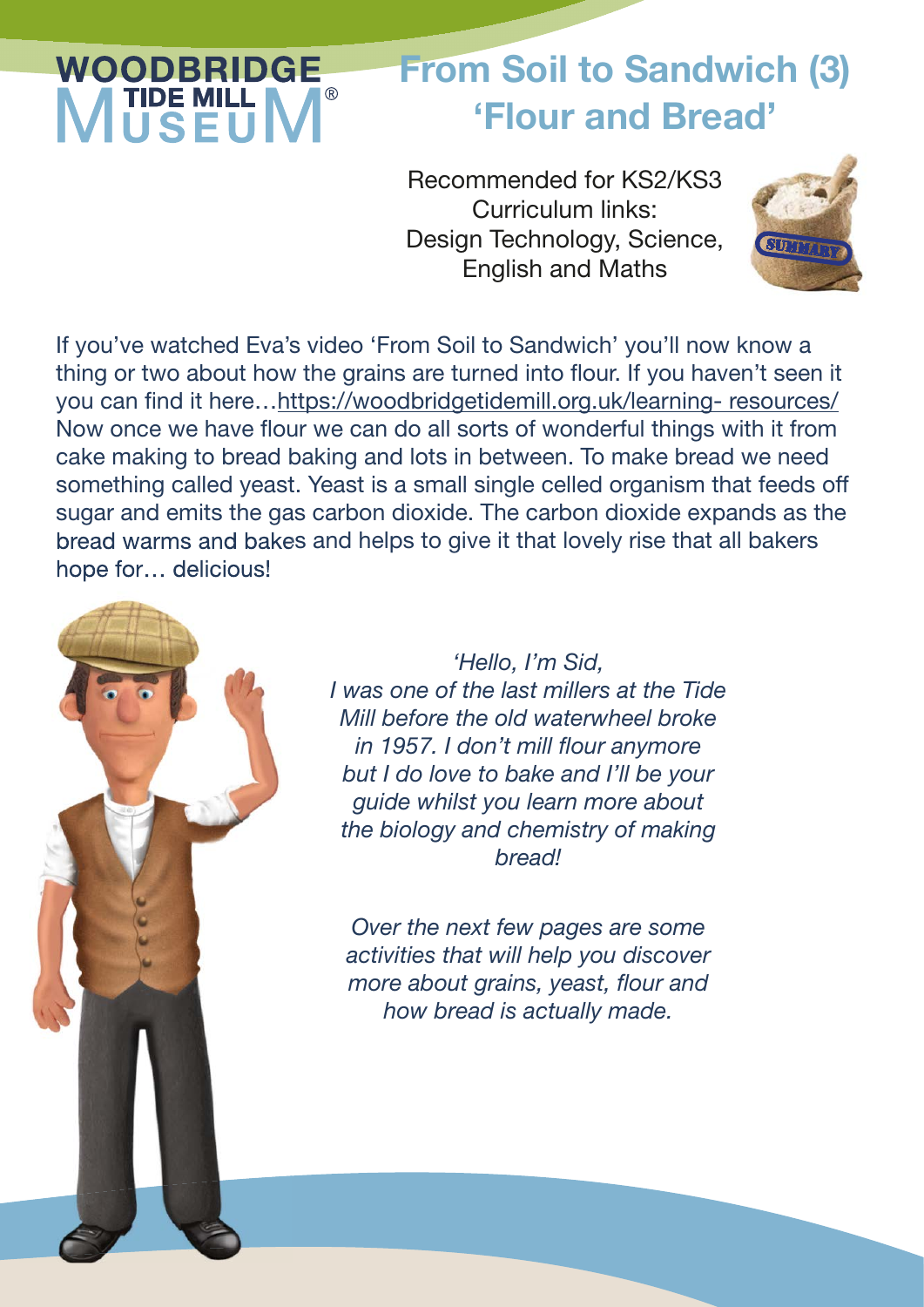#### **Activities**

*You can grind different types of grain to make flour. We use wheat flour, but rye, barley, oats, corn and rapeseed (colza) can all be ground to make flour. Each one can then be baked to make a tasty loaf. Can you work out your rye from your wheat grains? Have a go at being a grain detective. Look at the grains below and use the wordbank to write the correct names underneath. (pssst…answers are at the back!)*















**Word Bank**

**Wheat, Rye, Barley, Oats, Corn, Colza**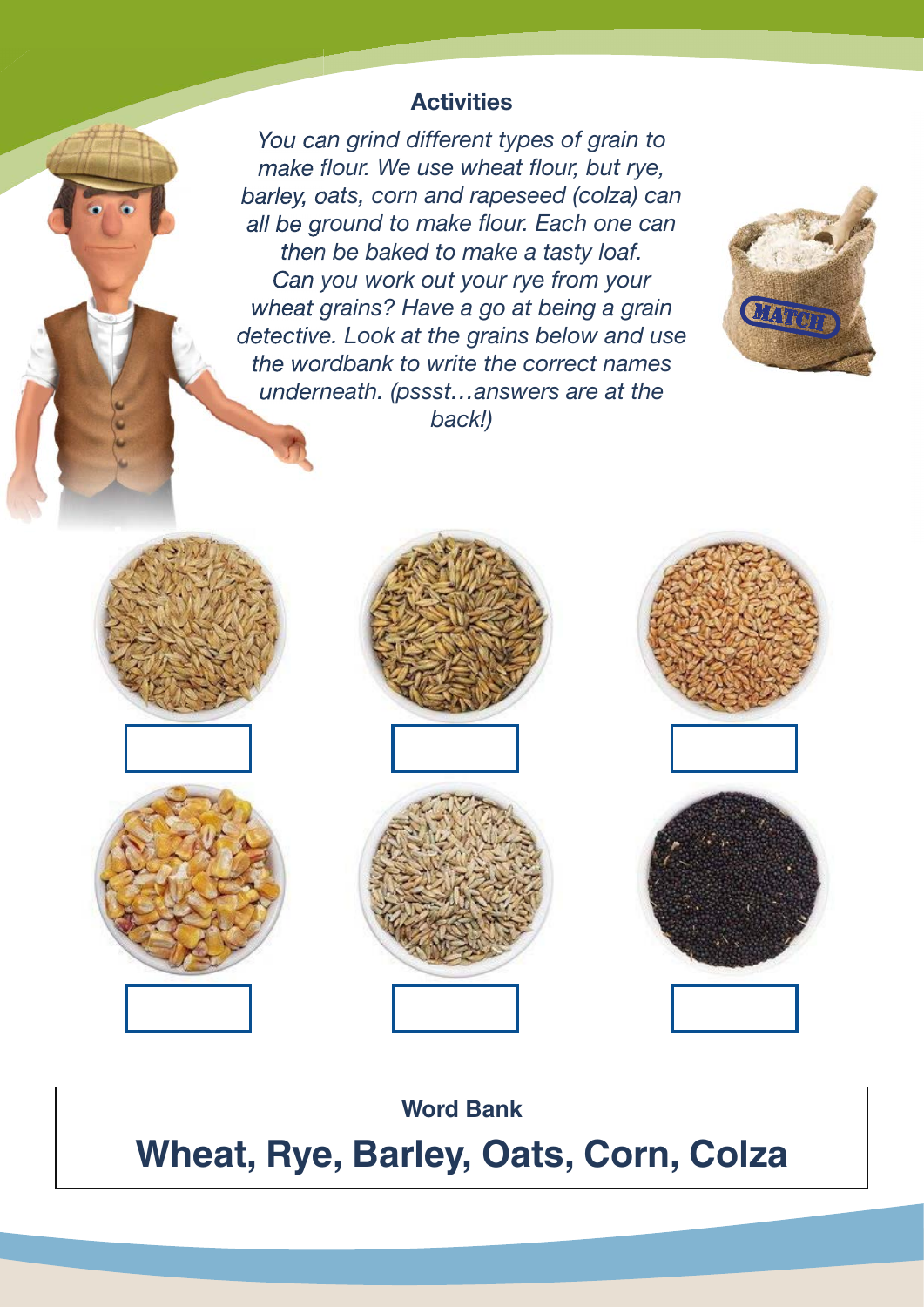*Did you know that breadmaking is an irreversible change? This is because of the yeast! Once mixed together and heated the microorganism yeast consumes the sugar and gives off carbon dioxide. This gas gets trapped in the dough and causes it to rise and to create the bread we know and love. It is an irreversible chemical reaction! Now let's investigate and see this change in action…*



You will need:

- A packet of yeast (around 7g)
- A small plastic bottle (500ml)
- 1 teaspoon of sugar
- Warm water
- Balloon (we used water balloons but any will work!)

#### **Prediction…**

What do you think will happen to the balloon and why?





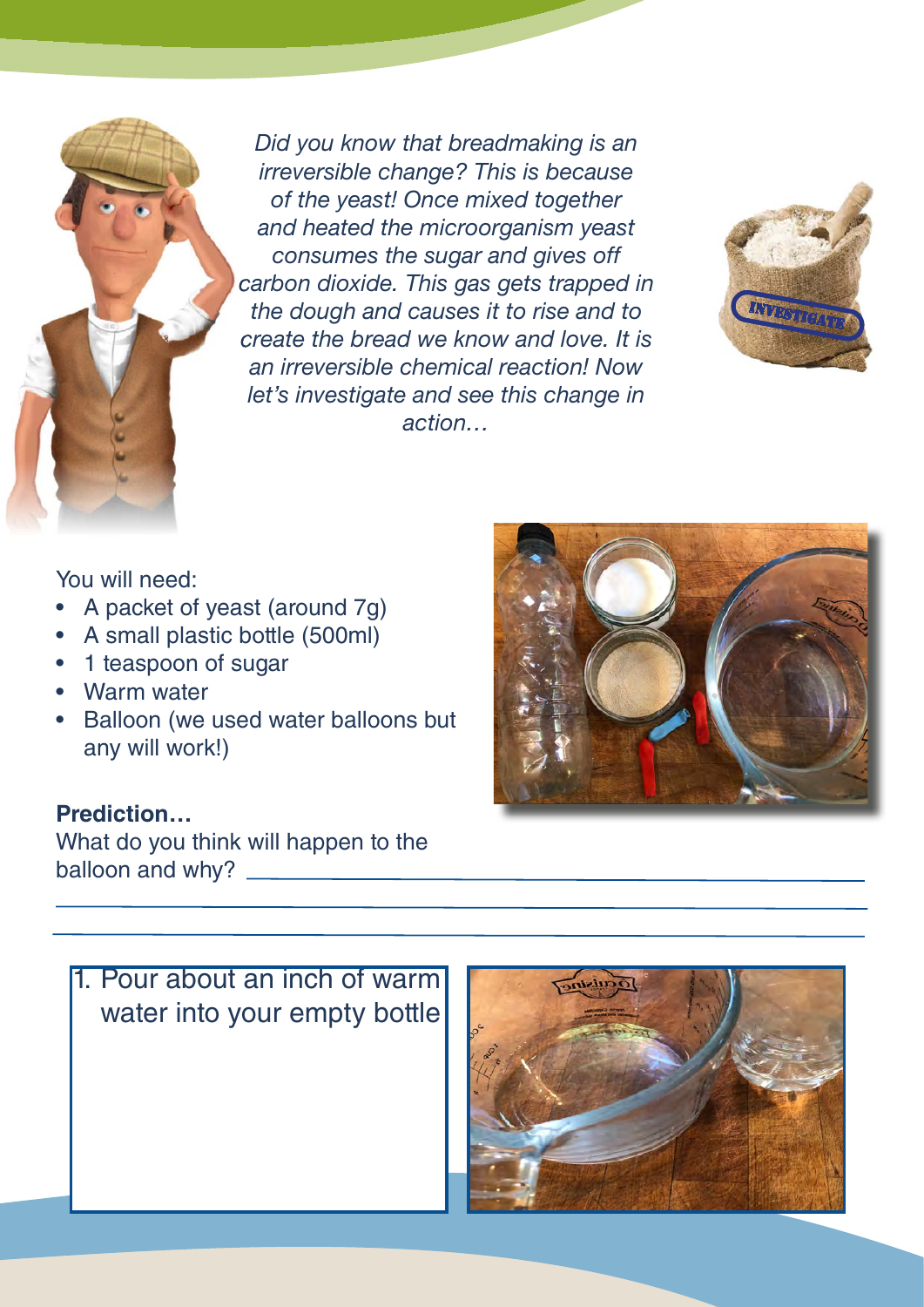2. Add your packet of yeast and swirl it around.

- 3. Now add your teaspoon of sugar and swirl it around again so that the yeast and sugar mix to form a solution
- 
- 4. Place the balloon over the neck of the bottle so its sealed. Place your bottle somewhere warm (like a radiator) for about 20 minutes and see what happens!



**Conclusion…** What happened and why?

> Now how about some alternative experiments… -Change the shape and size of the bottle – does this have an impact? -Change the liquid you use. How about milk/honey? Does this have an impact?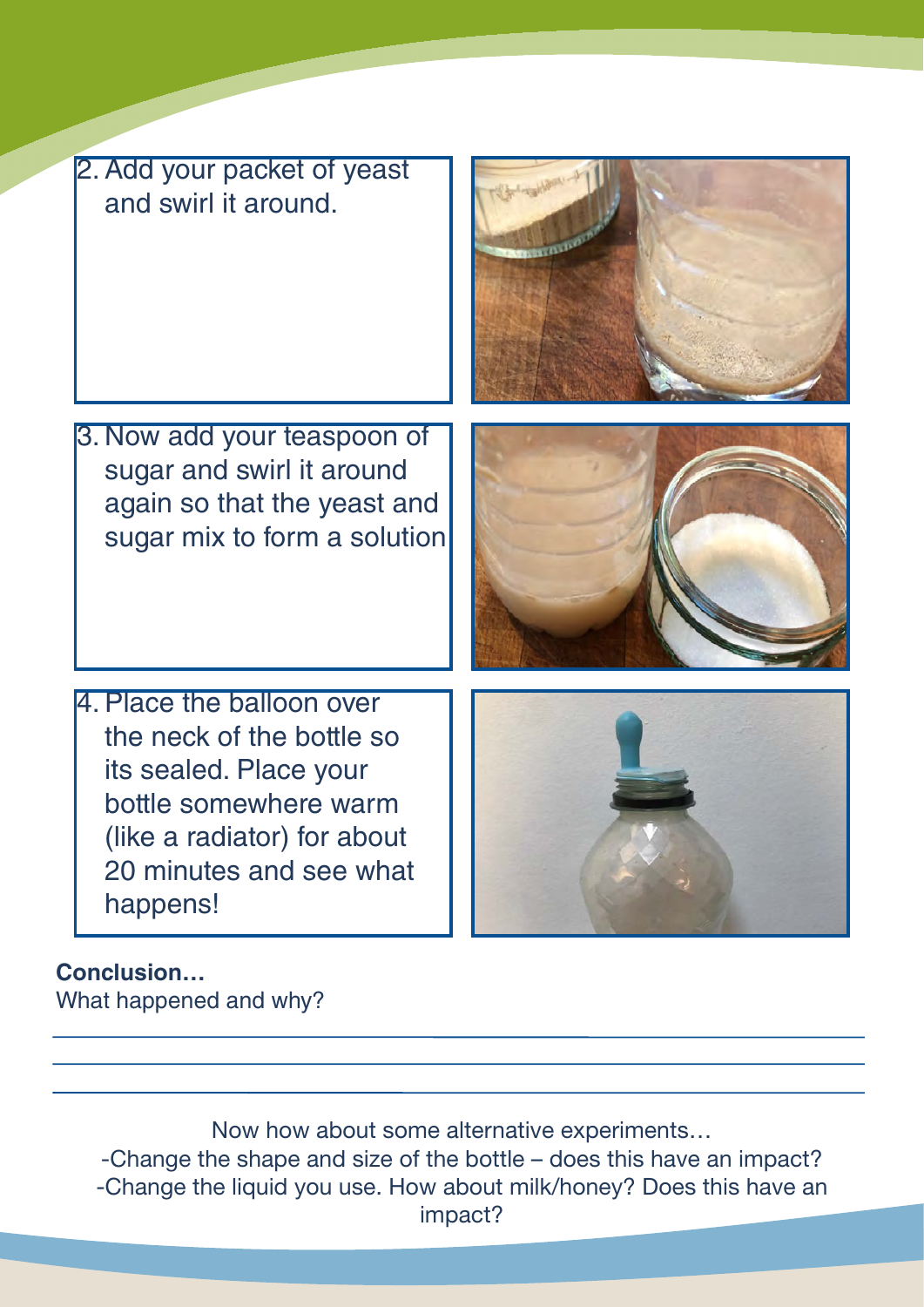

## **Germ, Endosperm, Bran, Brush, Gluten**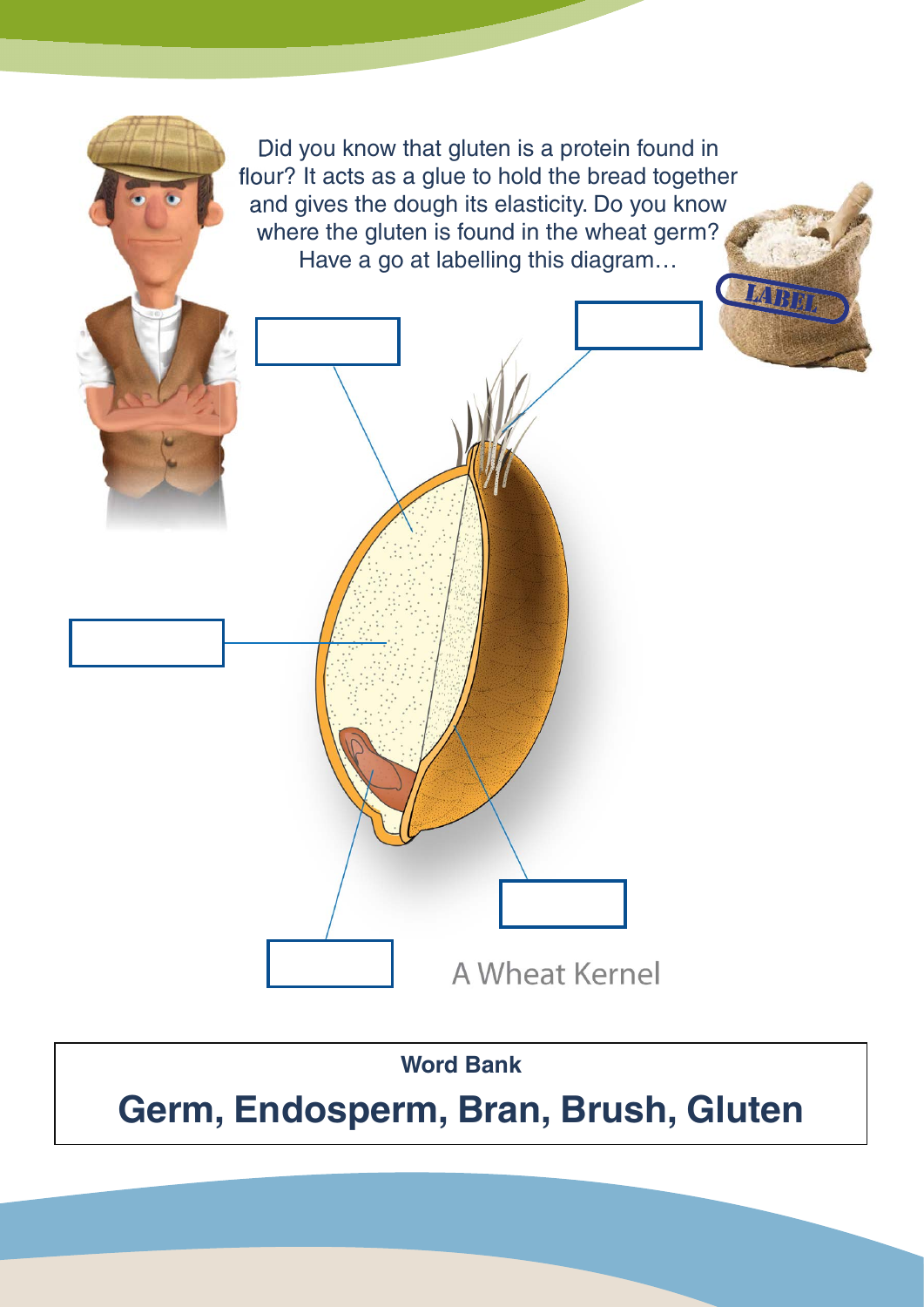

Answers

Corn Rye Colza